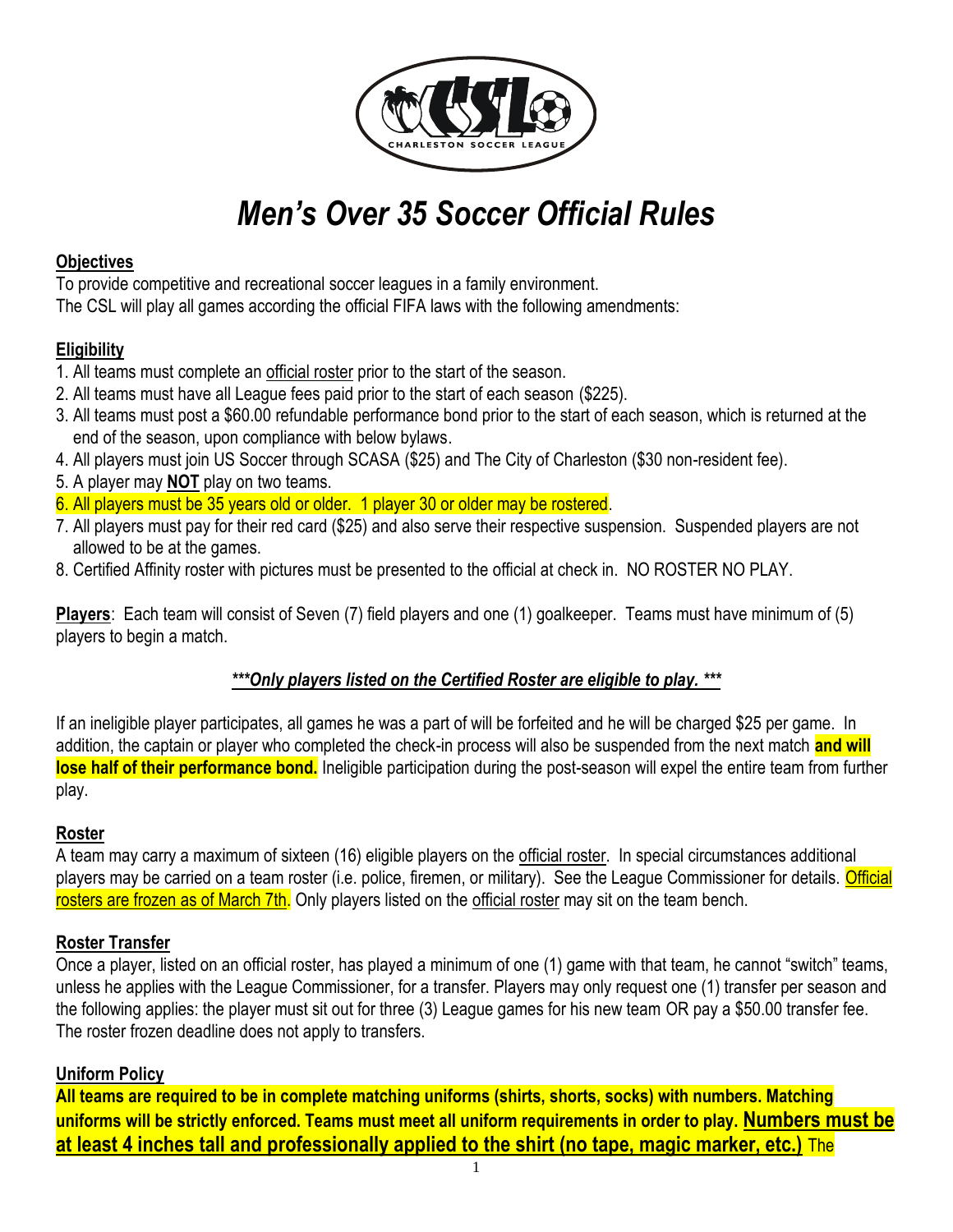goalkeeper must wear a different color uniform than the rest of his/her team and the opposing team. All players MUST wear manufactured soccer shin guards. **Any player attempting to play with other than manufactured shinguards will be issued a straight red card**. Shin guards must be worn under the socks. If the primary jersey colors are similar, the home team must change (#'s not required on back up jerseys).

NO JEWELRY. If you are caught with jewelry, you will be removed from the field of play and will not be permitted back on until jewelry has been properly removed or covered within safety regulations.

# **Equipment**

The Home Team must provide (2) size 5 game balls. The required game ball must meet FIFA guidelines

# **Coaches/Team Captains**

The coach or team captain:

- Is the official representative of their team and the liaison to League officials.
- Is responsible for ensuring that his team is in compliance with all League by-laws.
- Is responsible for his team's conduct prior to, during and after a game while  $\omega$  any CSL game facility, owned or leased by the City of Charleston. This includes each team's fans.
- Is responsible for ensuring that all players on the official roster are eligible to play in the league/post-season tournament.
- Is responsible for turning in the game day roster to the official referee, ten (10) minutes prior to each game.
- Is the only member of a team who may initiate the protest of a game.

# **Forfeits**

# 1. **After 5 minutes past the original game time, the incompliant team must forfeit.**

2. **The clock starts at game time.**

# 3. **At least 5 eligible players must be ready at game time to avoid forfeit.**

Teams must be completely ready to play at game time; properly dressed/equipped, proper uniforms, ref fees paid, and a Certified Roster given to the referee. If a team is not ready at game time for 2 instances, the team is automatically withdrawn from playoff contention.

 $1<sup>st</sup>$  forfeit = lose half of your performance bond.

2<sup>nd</sup> forfeit = lose entirety of your performance bond, and eliminated from post-season. After the second forfeit team must repost bond (\$30) or will be removed from remainder of the schedule.

In addition, any team expelled from the League due to excessive forfeits, shall not be permitted to rejoin the League for a period of no less than six (6) months.

If a team must forfeit in advance, the captain may request rescheduling. The request must be in writing to the CSL Commissioner five (5) days prior to the scheduled game. The CSL Commissioner has the sole discretion on advance forfeits and/or rescheduled games. If game is unable to be rescheduled the game will be forfeited and team will forfeit half their bond.

# **Players Code of Conduct**

The CSL Commissioner shall have full authority to take any action necessary for player or team misconduct. If more than the minimum CSL punishment is being considered, all players / teams have the right to a hearing concerning misconduct. Any appeal of the decision of the CSL Commissioner will be heard by the Athletic Superintendent.

#### **Any player that is ejected from a game (receives a Red Card) must pay a minimum \$25.00 Red card fine and serve a (minimum) one game suspension before they are allowed to play their next game. While serving the suspension the player may not be present at the field.**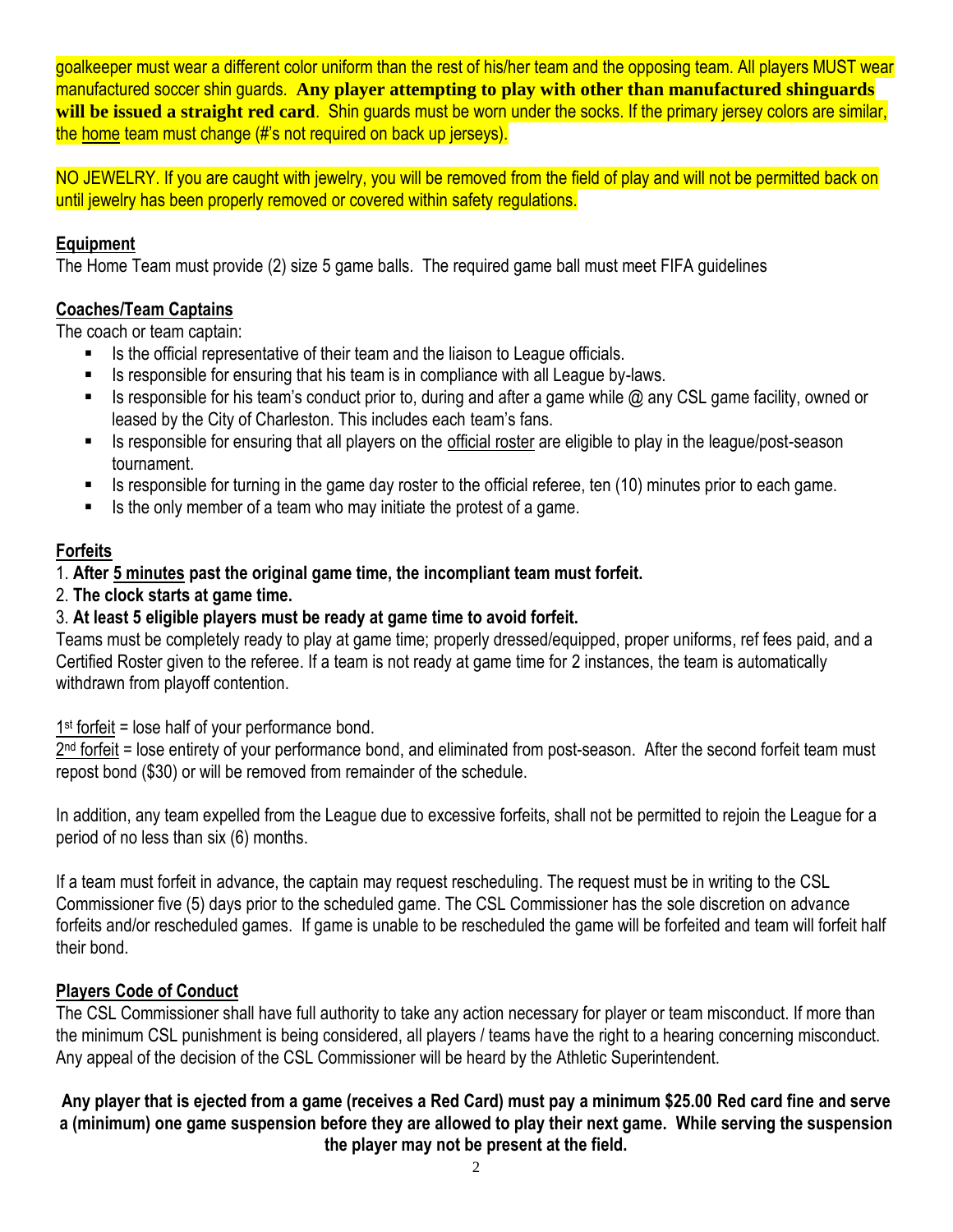**The fee will be tiered where minor language, double yellow cards, and other "soft" red cards will be the minimum \$25 and one game suspension. All other red cards are subject to the decisions of the CSL Commissioner. The CSL Commissioner shall determine "soft" red cards vs. all other red cards.**

**Players who receive three red cards with-in the same season will be suspended for the rest of the season or until they attend the next available entry level referee clinic.**

If a suspension occurs during the last game of the regular season, the suspension will carry over to any post-season play. If suspension occurs during team's last post-season game, the suspension will carry over to the next season the player participates in**. If a player plays a game without completing their suspension AND paying the \$25 reinstatement fee, that player is ineligible, and all games in which the player participated will be forfeited until both provisions have been completed.** 

Any player or coach/captain ejected for any reason must leave the property immediately. **Play will not restart until the player has left the facility**. Any ejected participant who refuses to leave will cause a forfeit for his team and will be suspended for an additional 2 games. In addition, that player will be subjected to the decisions of the CSL Commissioner concerning misconduct. **If a game is terminated due to a team's misconduct, that team will be responsible for paying the ref fees for the entire match.**

# **\*\*Any player or coach/captain recorded or ejected from a game due to any type of violent conduct will be warranted a minimum (2) game suspension, with the possibility of additional games upon review of incident.\*\***

Any team that clears the benches for a fight, argument, or brawl, will immediately be suspended from further play and subjected to the decisions of the CSL Commissioner concerning misconduct. The CSL staff and employees of the Recreation Department reserve the right to ask any spectator(s) to leave the facility and property.

# FOUL LANGUAGE **(to include derogatory and bigoted statements and name calling),** BADGERING, THREATS, OR ANY OTHER ABUSIVE ACTIONS TOWARDS REFEREES, LEAGUE OFFICIALS, OR ANY OTHER PLAYERS OR COACHES/CAPTAINS WILL NOT BE TOLERATED.

**Players ejected for** *foul, abusive & insulting language***, specifically the "F-word" and derogatory/bigoted remarks, will be suspended for a minimum one (1) game. Players ejected for** *foul, abusive & insulting language***, specifically the "F-word" or/and derogatory/bigoted remarks directed towards an official will be suspended for a minimum of two (2) games. Players who use foul, abusive, or insulting language or any other abusive actions towards staff, refs, or other players AFTER an ejection will be suspended for an ADDITIONAL 2 games.**

The CSL wants all foul and abusive language eliminated. The intent of this rule is to keep our League a family oriented League. The rule is not to penalize a player for swearing quietly or under his breath (unless directed at an opponent or referee), but to keep the fans from vulgarity and increase the value of the League's reputation.

### **Advice to Referees:**

The CSL wants the F-word eliminated and harshly penalized. The intent of this rule is to keep our League a family oriented League. The rule is not to penalize a player for swearing quietly or under his breath (unless directed at an opponent or referee), but to keep the fans from vulgarity and increase the value of the League's reputation. Please penalize the F-word for the following infractions ONLY:

- Any player / coach who uses the F-word as a "bomb", meaning very loud and heard by everyone at and around the field. Example: Player takes a shot, misses and loudly screams, F!
- Any player / coach who directs the F-word at a teammate or opponent. Example: I'm going to F-ing get you!
- Any player / coach who directs the F-word at any match referee. Example: You're F-ing crazy!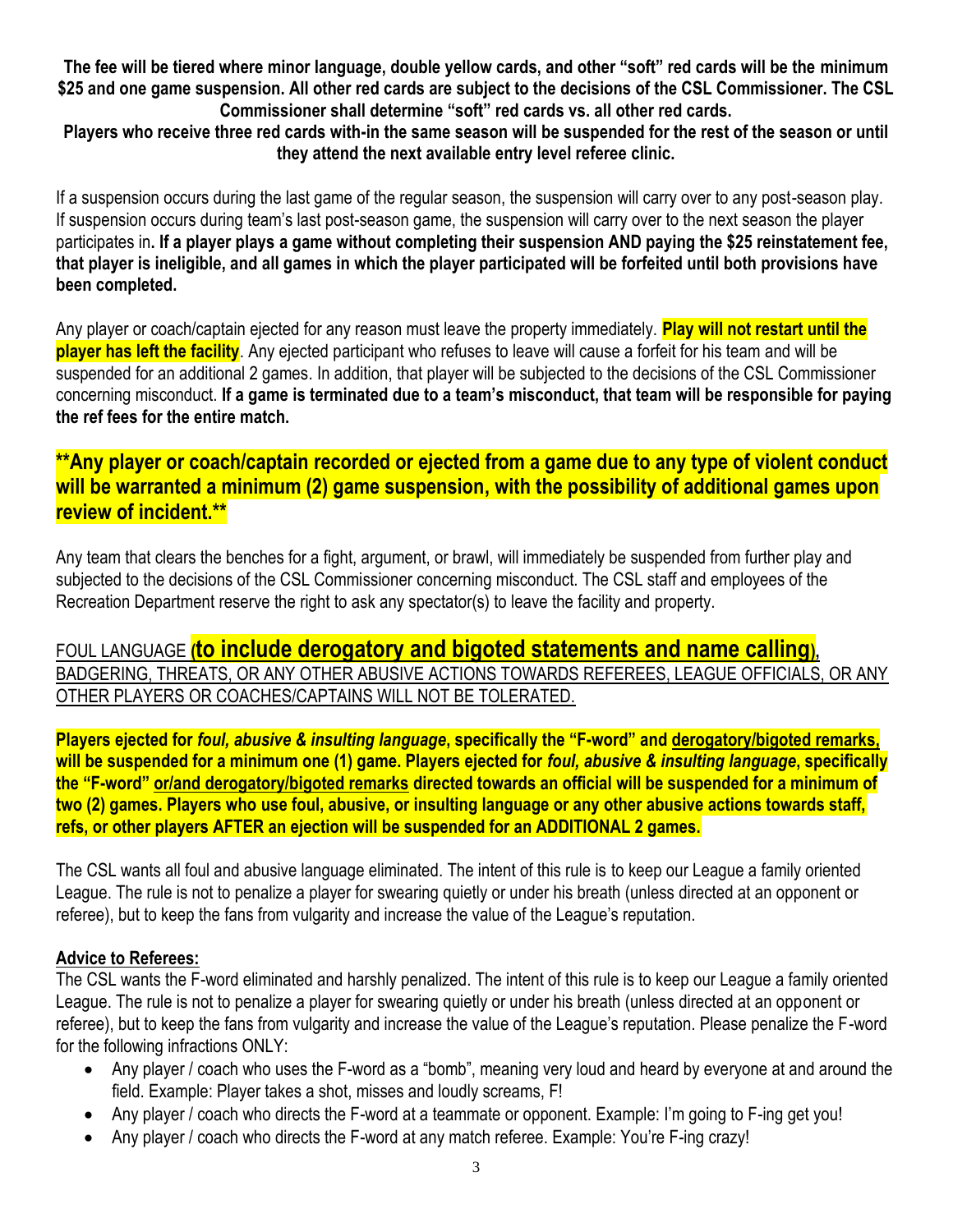# **Penalty Points:**

The CSL uses a penalty point system for player and team misconduct. Player points accumulate as both player *and* team penalty points. It shall be as follows:

Player Points:

*Yellow Card* = 4 points. Once a player reaches 12 points (3 yellow cards), he is suspended for the next match. There is no fine.

*Red Card* = 12 points. Once a player receives 36 points, he is suspended for the season

Team Points= Once a team reaches 60 points, the captain must meet with the CSL Commissioner prior to their next game.

# **Protests**

The referees present on the field shall handle grievances. Protests of decisions by referees are to be made in typed format only. The protest must be filed within 24 hours of the game in question ending. Protests can only be made by the captain listed on the official roster and shall be accompanied by a \$50.00 protest fee. The \$50.00 protest fee must be certified check or money order. Teams may not appeal any judgment call, only rule interpretation or player eligibility. If the protest is upheld, the protest fee will be returned.

# **Playoffs / Awards**

The final regular season standings will determine regular season champions and seeding's for the playoffs. The top 4 teams will play for the Competitive Playoffs, and the next 4 teams will play for the Recreational Playoffs. The bottom 2 teams in the standings will be eliminated from playoffs.

**Tie Breaker:** 1) head to head play 2) goal differential 3) goals allowed 4) coin toss

Awards: The regular season champions will receive a plaque. Team and individual awards will go to the winners of the playoffs. Team awards will go to the runners-up.

# **Point System**

- Win = 3 points
- $Tie = 1$  point
- $-$  Loss = 0 points

# **Inclement Weather**

 If the CSL office has NOT contacted your team by 4:00 pm for weeknight games and 11:30 for Sunday games, then your team is required to show up at their scheduled field at the scheduled time. Failure to do so will result in a forfeit. Referees, City Officials, and CSL staff may determine the fields unplayable at any time. **Lightning/Thunder:** If lightning is seen or thunder is heard during a game, play is stopped and can resume after 30 minutes have passed. If play is stopped, everyone MUST get off the fields and proceed to a vehicle or shelter. Should a match's progress be terminated due to weather conditions after one half has been completed, the match will be considered official and the score at the time will stand. Please join Rainedout.com for alerts on weather cancellations. Text **ASMENS** to **84483** to receive **AS Men's Soccer** alerts from **City of Charleston Recreation**.

**Match Termination**: A match is considered official if one half has been completed. Should a match be terminated for any reason other than inclement weather or poor field conditions, the CSL Commissioner will review the referee's report and any other information available in order to render a decision. **If a game is terminated due to a team's misconduct, that team will forfeit a minimum of half their bond and be subjected to further discipline up to and including removal from the league. No refund of either the fee or bond will be given if removed from the league.**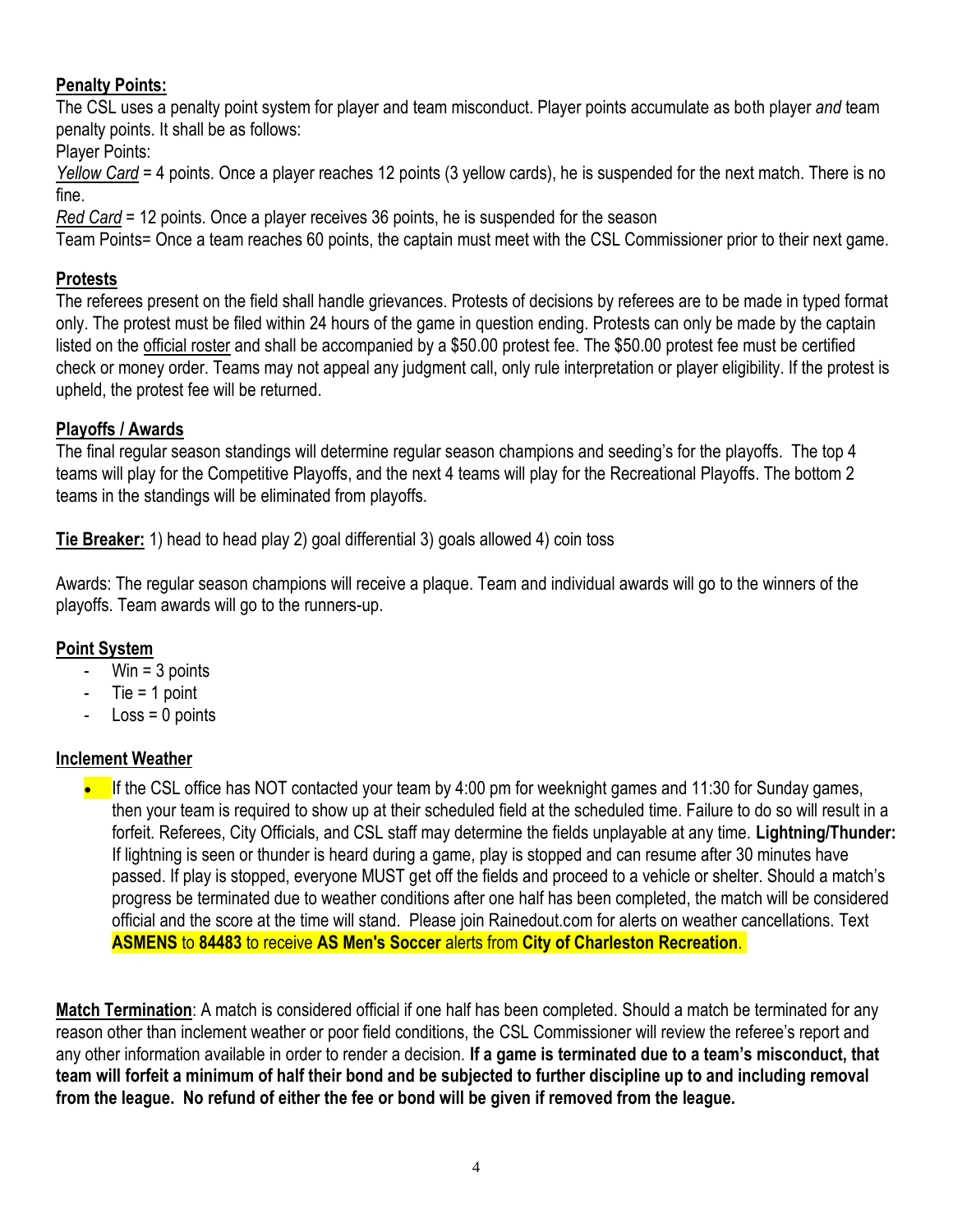**Officials:** There will be one (1) referee for each regular season game and playoff games. The CSL reserves the right to add 2nd official as needed. Referee's match fee is \$30 per match. Each team is responsible for paying the referees ½ of the match fee (\$15) prior to the start of the game. Cash only.

**Match Reports**: The referee *must* fill out an Official USSF Referee Report on SCREFEREE.ORG if there are any red cards given during the game. If there are any unusual incidents (team A was late, lights on pole #1 out, injuries etc.), please add it to the comments in Arbiter. Referees are required by SCASA policy to report any player who does not have a valid player pass.

## **If there is a Red Card in the match, please notify the Assignor and CSL Commissioner the next day.**

### **Length of Games**

- (2) Thirty-minute (30) minute halves and a (5) minute halftime.
- No overtime in the regular season games.

#### **Playoff overtime:**

- (2) five-minute (5) golden goal periods. If the game is still tied, then penalty kicks from the mark shall determine the winner.

**Three-line violation**: A player is guilty of a three-line violation when he passes the ball across three lines in the air towards the opponent's goal line, without it touching or having been played by another player. Penalty: IFK from the point where the ball crossed the first line.

**Fouls/ free Kicks**: All direct and indirect fouls apply. Opposing players must be at least 5 yards from the ball. Once the ball is stationary, the kicker will have 5 seconds to play the ball after being signaled to do so by the referee. Penalty: IFK

**Penalty Kick**: A PK shall be taken from the penalty mark [24 feet (8 yards) from the goal line]. All players except the kicker and opposing goalkeeper must be outside the penalty area, at least 5 yards from and behind the ball.

**Throw-In**: The 5 second rule and the 3 line violations also apply for throw-ins. The opposing team will regain possession of the ball after a 5 second infraction.

**Goal Kick**: Same as full sided matches and: the 5-second rule DOES NOT apply, while the 3-line violation is in effect.

**Corner Kick**: Same as full-sided matches and the 5-second rule applies. Opposing players must be at least 5 yards from the ball.

**Goal Keeper Restrictions**: All FIFA Laws will apply with the following exceptions: 1) Once the GK has possession of the ball, he has 5 seconds in which to put the ball back into play. Penalty: IFK. 2) The GK may not throw, punt or dropkick the ball on the fly over 3 lines.

#### **Substitutions:**

Substitutions will be conducted in accordance with FIFA Laws. Substitutions can occur at any stoppage with the referee's permission. Individuals players MAY be substituted upon receiving a caution. During an injury, the injured player may be substituted for or the team can play down a man until the player is ready to continue. Any substitutions for either team may enter the game at an injury timeout as long as they reported at midfield prior to the injury occurring.

#### **Misc. Rules:**

Teams and spectators must be on opposite sides of the field. Both teams' benches must be on the same side of the field.